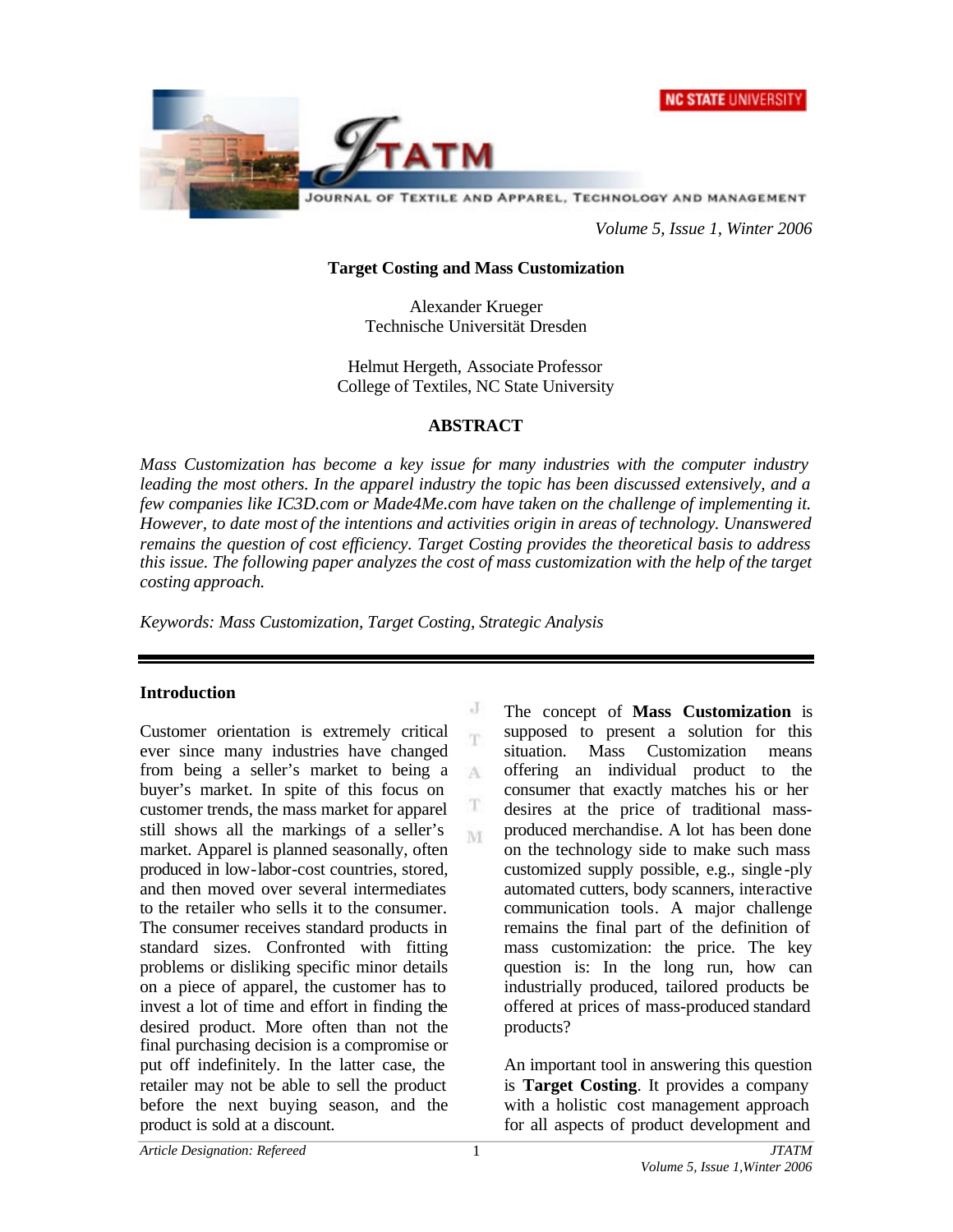cost planning under given market conditions. The starting point for target costing is the market price. From it target costs are derived that are to be met throughout the product life cycle.

The purpose of this paper is to describe the concept of target costing within a mass customization environment. There are many more aspects that need to be considered in moving from simple customizing or crafting products to mass customization or manufacturing custom products. A discussion of those aspects including a description of total cost minimization strategies can be found in Anderson (1997 and 2003).

The process of target costing is described in Figure 1. It begins with a market and competitive analysis and it ends with the control of the entire derived target cost activities and goals. To demonstrate how target costing can be used for an apparel company in a mass customized world, the entire process is shown using a fictive and simplified example that is based on literature examples as well as discussions with industry representatives.

Figure 1: The Target Costing Process



#### Strategic Analysis

The starting point for the target costing process is a market analysis and a competitive analysis. There are obvious discrepancies between consumer requirements and their possible fulfillments. This provides the opportunity for a product strategy and subsequent product concepts. The following factors need to be considered:

Consumers:

- What products absolutely require madeto-measure, or in what product groups are the most significant fitting problems?
- What should be the product price or the supply strategy considering the goal of long-term customer relations?

Retail:

- Should the product be sold via retailers, company outlets, and/or directly via catalogs or online?
- What impact do the decisions in this area have on prices and cost?

Competitors:

- After several companies have entered the market successfully, large companies with stronger financial backing are expected to enter the market also. What impact will this have on prices?
- A certain chain reaction is to be expected: When offering customized merchandize has become generally accepted, consumers will start to consider customization a prerequisite for any purchase.

Suppliers:

- What effects will small individual order quantities in high numbers have on purchase sizes, purchase conditions, and prices?
- Will just-in-time deliveries be possible or useful?

Technology:

- What technologies are available and which technologies are prerequisites?
- What cost is associated with these technologies?

Assuming that the above questions have been answered, the subsequent steps of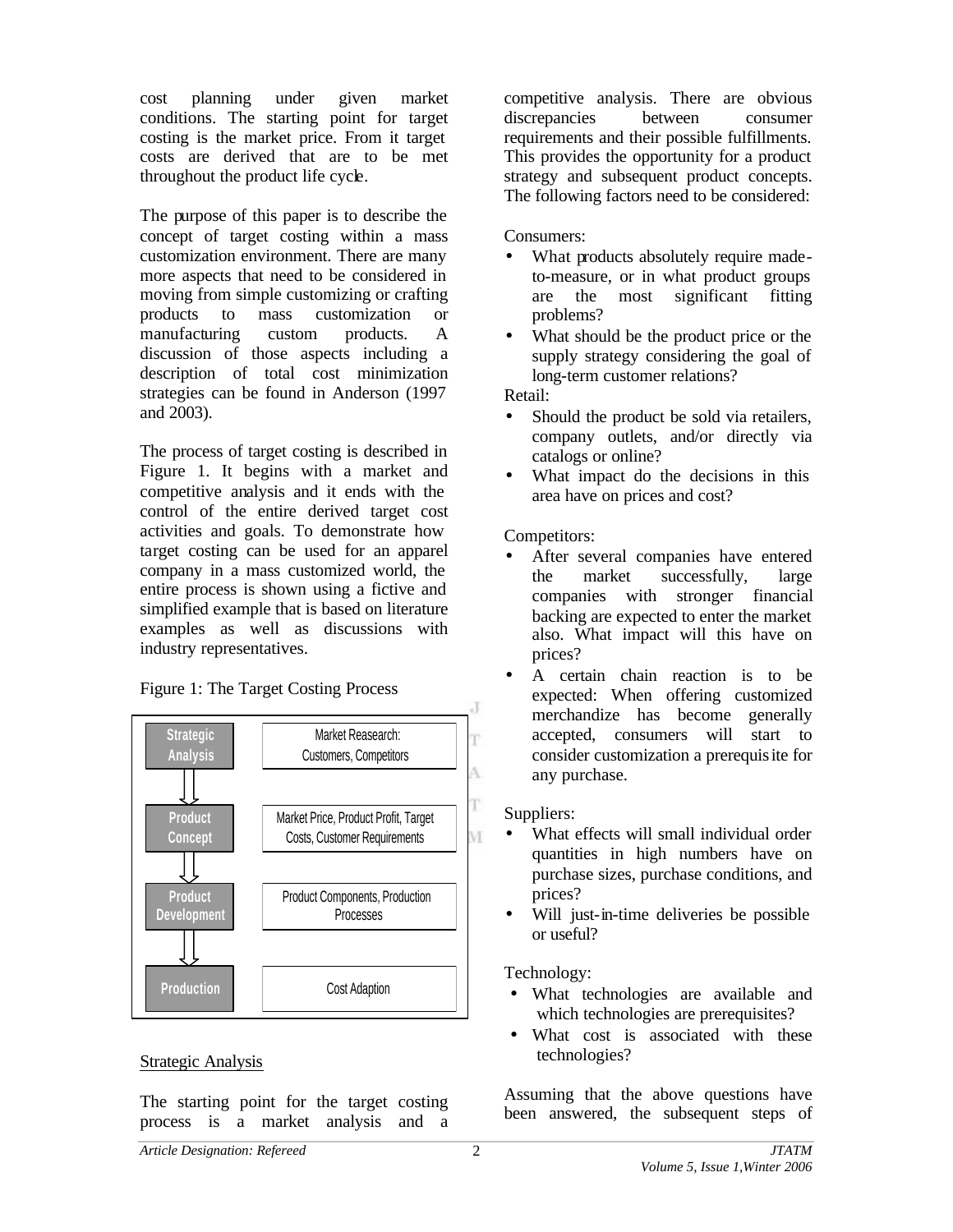target costing are shown using the example of the fictive apparel producer "The Fitting Suit Corporation".

## The Fitting Suit Corporation

"The Fitting Suit Corporation" is a young company that wants to offer customized, made-to-measure apparel to a mass market. At this time, the company consists of a handful of enthusiastic associates in a planning office. Following a thorough market analysis they determine that highest likelihood for success exists for the product group men's suits, mostly because of significant dissatisfaction with fit.

The Fitting Suit Corporation (TFSC) plans to offer customers a selection of fabrics in different colors with accessories, as well as several different cuts. Key problem, however, remains providing correct fit. Additionally, TFSC believes that service, e.g., advising the customer properly, is an important part of the product. Thus, TFSC considers the following product components: cut, fabric and accessories, fit, and service.

Figure 2 shows the basic processes as envisioned by TFSC: The designer develops a collection of fabrics, cuts, and accessories considering current trends and experiences with preferences of existing clientele. Purchasing informs the suppliers about the selection of materials and orders them with appropriate time allowances. The customer selects a suit in the company-owned store based on provided selections. He then is measured and his data is transmitted via the Internet directly to the databank of the production site. The fabric is cut, sewn, etc., and prepared for shipping. The completed suit is directly shipped to the customer's address.

Typically, a company's goal is to ensure that their product or service meets the customers' demands. Consequently the corporate processes here are also targeted to guarantee cost efficient work. Additionally, at this time TFSC has no equipment and is therefore facing a couple of investment decisions, e.g., a body-scanner and some automation in the marker and cutting areas. Target costing is used to assist in these decisions.

Figure 2: Processes in The Fitting Suit Corporation

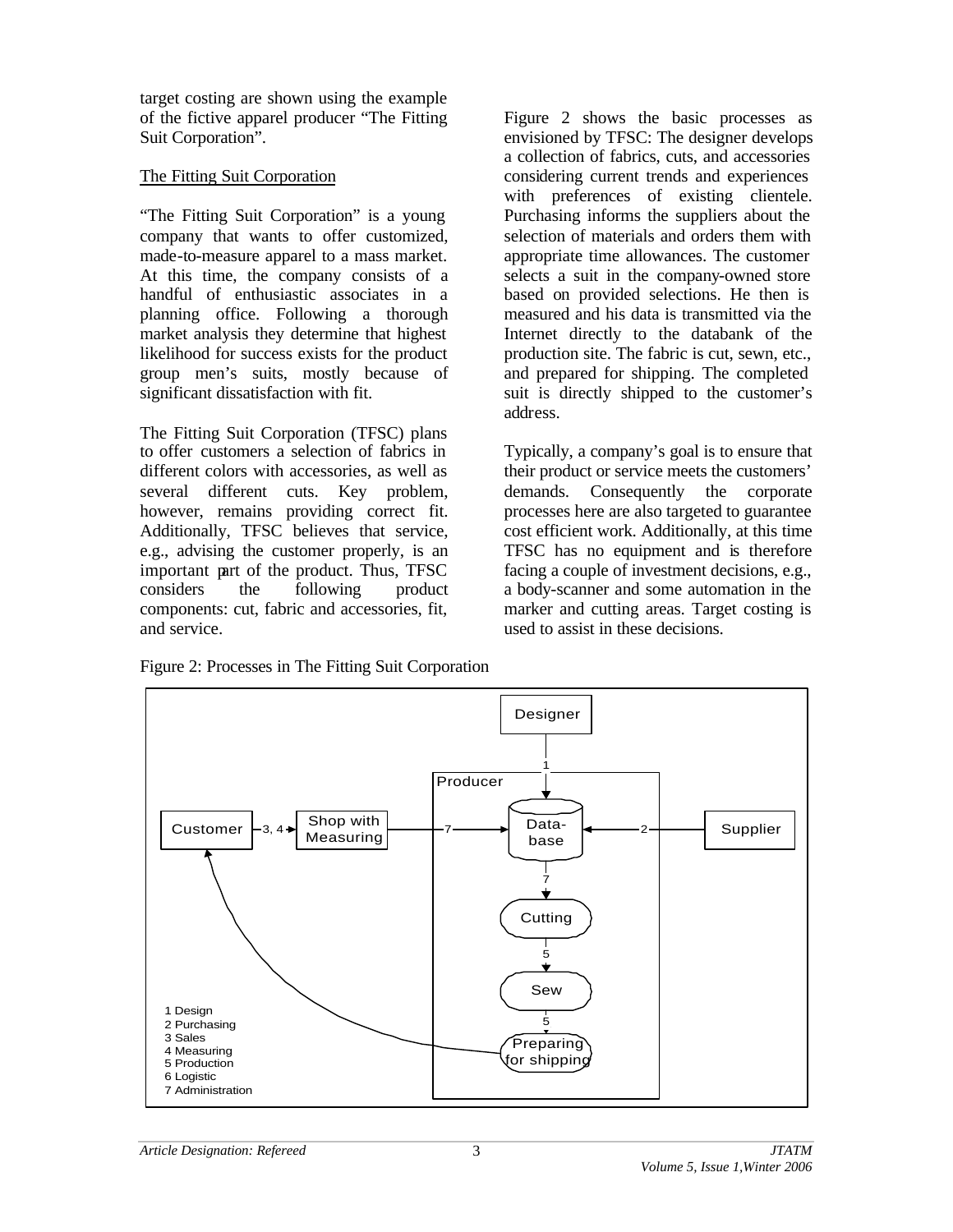### Target Costing for The Fitting Suit Corporation

After identifying the target market and a product (in this case a tailor-made suit with a limited selection of materials and cuts) the actual target costing process can start. Goal is to determine how much money should be spent for each specific process to meet the customers' needs. This way the company receives some essential data to support investment decisions as well as for further cost planning.

The first step requires determining the price for the product under development and setting the required profit margin. In this respect it is very important to distinguish between existing and new products. In this case the suit may be considered a new product, because it is targeted at the mass market, and so far similar products were only offered in niche markets. Starting point for the price is a standard sized suit. At the retail level there are a number of different price categories, and for TFSC's target market this price point is US \$300.00.

It now must be determined how much more a consumer is willing to spend for tailor fit and for free choices among specified characteristics. This additional amount needs to be determined independently of any related manufacturing costs. For this, indirect questioning techniques like the Conjoint Measurement Analysis are well suited. Comparing sets of select products with specific product characteristics allows deducting a price-volume function and preferential ranking of product characteristics, which is important in further stages of the target costing process. Listing product characteristics can for example be performed through brainstorming techniques with a group of potential customers. Since this paper considers a new product type, it is appropriate to focus on lead-users, i.e., those consumers who adopt new product developments rather early.

Using the Conjoint Measurement Analysis is quite elaborate, but it allows considering psychological aspects that direct questioning neglects. Inquiring about how much more a potential consumer would pay for a nonexisting or not yet established product will rarely produce useful results because consumers do not have concrete ideas about the product. When asked directly, most consumers would not differentiate much between increases of, e.g., 10% versus 12%, while such a distinction is relevant for the analysis.

For this case, the analysis is said to indicate that consumers are willing to pay 20% more for an industrially tailor-made suite, leading to a sales price of \$360.00. It is important to note that long-term consumers are not willing to pay more for one product over competitive products, so that surcharge will move towards zero. This is a function of novelty of the product and perceived differentiation. Depending on the activities of competitors, after some time new features will become basic purchase requirements. To simplify this case, price changes are ignored. For TFSC, a realistic long-term goal is a profit margin of 10% (or \$36.00 for each suit), so that the target cost becomes

### *Target Price – Target Profit = Target Cost*  $$360 - $36.00 = $324.00$

The target profit is usually derived from a combination of corporate profit planning and from industry averages.

The next step deals with setting the product design. Here the preference ranking from the conjoint measurement analysis is utilized. It provides relative importance of product characteristics as perceived by consumers. To provide a manageable amount of information it is useful to concentrate on only about ten of the primary product characteristics. Figure 3 shows the results of the conjoint measurement analysis for TFSC.

 $\cdot$  J

T

A

 $\mathbf T$ M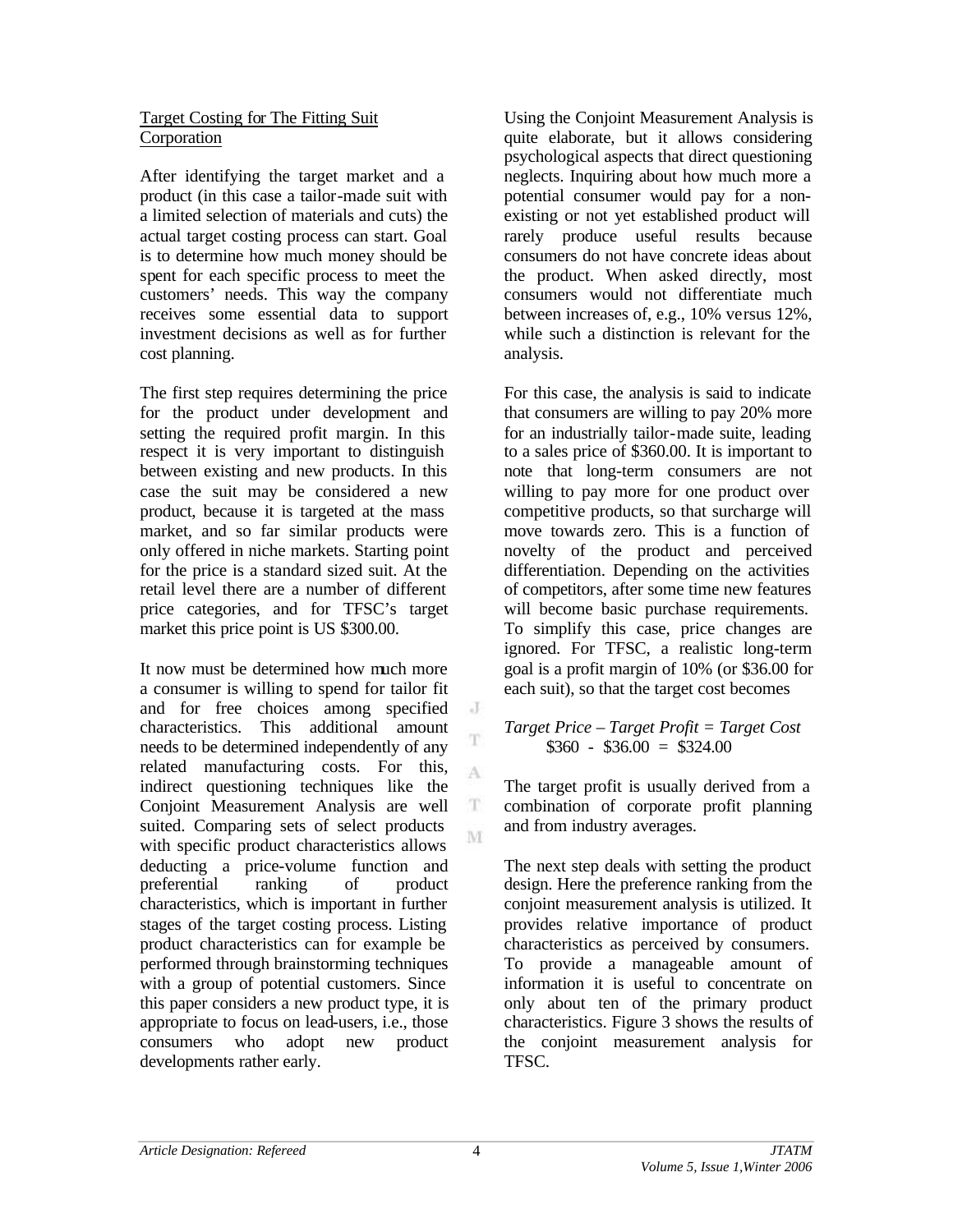# Figure 3: Customer Requirements

| <b>Product features</b> | Customer<br>Ranking | Relative<br>Customer<br>Ranking |
|-------------------------|---------------------|---------------------------------|
| Great fit               | 30%                 | 0.30                            |
| Large selection         | 15%                 | 0.15                            |
| High product quality    | 15%                 | 0.15                            |
| Trendy appearance       | 10%                 | 0.10                            |
| Reduced shopping time   | 15%                 | 0.15                            |
| Advising, Consulting    | 5%                  | 0.05                            |
| Delivery time           | 10%                 | 0.10                            |
| Sum:                    | $= 100\%$           | $= 1.00$                        |

Relative customer ranking only serves as a simplification for further calculations.

After determining customer requirements that need to be considered, a crossfunctional team (CF-Team) needs to link these requirements to functional product components (e.g., fabric quality, accessories, etc.). This is typically done internally within the company using representatives of all involved functional areas, but external representatives from the supplier side or the distribution side often provide additional input to these discussions. In this step it is determined how much each of the functional product components contributes to each of the customer requirements. Goal of this step

is to determine the relative value of each component. This will then aid in distributing the allowable target costs for the product. One of the instruments is a Quality Function Deployment (QFD) table that was developed to translate customer requirements of a new (or existing) product into product components and production processes. For TFSC, the CF-Team finds the results shown in Figure 4.

| <b>Product:</b>                                                                                                                                                                                                                                        | <b>RCR</b> | Suit       |                                        |            | Service    | <b>CR</b> |
|--------------------------------------------------------------------------------------------------------------------------------------------------------------------------------------------------------------------------------------------------------|------------|------------|----------------------------------------|------------|------------|-----------|
|                                                                                                                                                                                                                                                        |            | Cut        | <b>Fabric and Access.</b> Measurements |            |            |           |
| <b>Customer:</b>                                                                                                                                                                                                                                       |            |            |                                        |            |            |           |
| Great fit                                                                                                                                                                                                                                              | 0.30       | $1 = 0.25$ |                                        | $3 = 0.75$ |            | D         |
| Big choice                                                                                                                                                                                                                                             | 0.15       |            | $3 = 0.75$                             |            | $1 = 0.25$ | C         |
| High product quality                                                                                                                                                                                                                                   | 0.15       |            | $3 = 0.75$                             |            | $1 = 0.25$ | B         |
| Trendy appearance                                                                                                                                                                                                                                      | 0.10       | $3 = 0.60$ | $2 = 0.40$                             |            |            | B         |
| Reduced shopping<br>time                                                                                                                                                                                                                               | 0.15       |            |                                        |            | $3 = 1.00$ | D         |
| Consulting                                                                                                                                                                                                                                             | 0.05       |            |                                        |            | $3 = 1.00$ | B         |
| Delivery time                                                                                                                                                                                                                                          | 0.10       | $1 = 0.20$ | $1 = 0.20$                             |            | $3 = 0.60$ | A         |
| Sum:                                                                                                                                                                                                                                                   | 1.00       |            |                                        |            |            |           |
| $RCR =$ relative customer ranking<br>$CR =$ competitive ranking<br>$Access. = Accessories$<br>$3$ = strong correlation, 2= moderate correlation, 1 = weak correlation<br>degree of performance: $A =$ excellent, $B =$ good, $C =$ moderate, $D =$ low |            |            |                                        |            |            |           |

Figure 4: QFD-Matrix for Customer Requirements and Product Components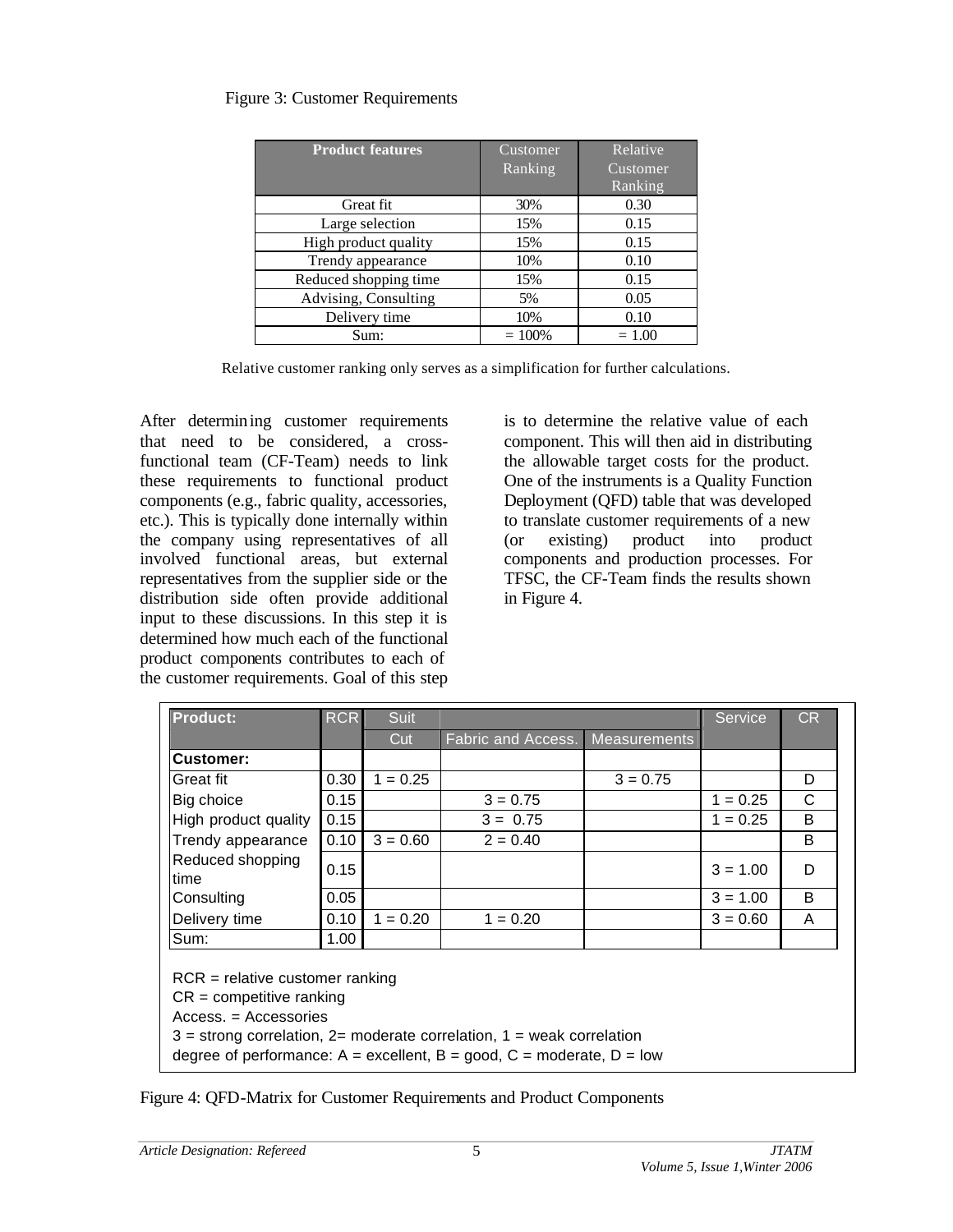"Great Fit" shows a relative weight in consumer ranking of 30% (0.30) and thus constitutes the most important requirement a customer has for a suit. This requirement is fulfilled 75% by taking the correct measurements and 25% by the use of the correct cut. The sum of functions needed to fulfill each requirement is always 100% (1.00). The relative importance of a product component for any customer requirement is found by relating the individual correlation value to the sum of correlation values for this requirement. E.g., measurements contribute 3 out of  $(3+1)$  points to "Great"

Fit", thus  $3/(3+1) = 0.75$ . This means that 75% of the value that a great fit provides to the customer is due to measurements. The remaining 25% are attributed to the cut of the suit. Figure 5 shows how the addition of individual values in each column over all customer requirements derives the values of the individual product components. Product component "Service" thus provides a total contribution to customer satisfaction of

 $0.25*0.15+0.25*0.15+1.00*0.15+1.00*0.05$  $+0.60*0.10 = 0.34$  (or 34%).

| <b>Product:</b>      |      | <b>RCR</b><br>Suit |                    |                     |             |  |
|----------------------|------|--------------------|--------------------|---------------------|-------------|--|
|                      |      | Cut                | Fabric and Access. | <b>Measurements</b> |             |  |
| Customer:            |      |                    |                    |                     |             |  |
| Great fit            | 0.30 | $0.25*0.30$        |                    | $0.75*0.30$         |             |  |
|                      |      | 0.08               |                    | 0.22                |             |  |
| Big choice           | 0.15 |                    | $0.75*0.15$        |                     | $0.25*0.15$ |  |
|                      |      |                    | 0.11               |                     | 0.04        |  |
| High product quality | 0.15 |                    | $0.75*0.15$        |                     | $0.25*0.15$ |  |
|                      |      |                    | 0.11               |                     | 0.04        |  |
| Trendy appearance    | 0.10 | $0.60*0.10$        | $0.40*0.10$        |                     |             |  |
|                      |      | 0.06               | 0.04               |                     |             |  |
| Reduced shopping     | 0.15 |                    |                    |                     | $0.15*1.00$ |  |
| time                 |      |                    |                    |                     | 0.15        |  |
| Consulting           | 0.05 |                    |                    |                     | $0.05*1.00$ |  |
|                      |      |                    |                    |                     | 0.05        |  |
| Delivery time        | 0.10 | $0.20*0.10$        | $0.20*0.10$        |                     | $0.60*0.10$ |  |
|                      |      | 0.02               | 0.02               |                     | 0.06        |  |
| Total:               | 1.00 | 0.16               | 0.28               | 0.22                | 0.34        |  |

Figure 5: QFD – Computing the Component Values

With 34% "Service" is the product component with the highest value, and it should therefore be granted most consideration in designing the product. The sum of all product component values always adds up to 1 (100%).

When comparing the competitor ranking (in this case standard size suits) in the category "great fit", it becomes obvious that this is an area that should be of great importance to TFSC. It should be noted that it is important to use external, objective people to perform

such a competitive ranking. Internal evaluations may often reflect a biased view of the competitive landscape.

Compared to other examples describing the target costing process (e.g., personal computers, coffeemakers, etc.) for The Fitting Suit Company there is no separation of "hard product components" such as trousers, jackets, or similar. In this case process components or process steps are contributing more to the customer requirements. Assuming that the four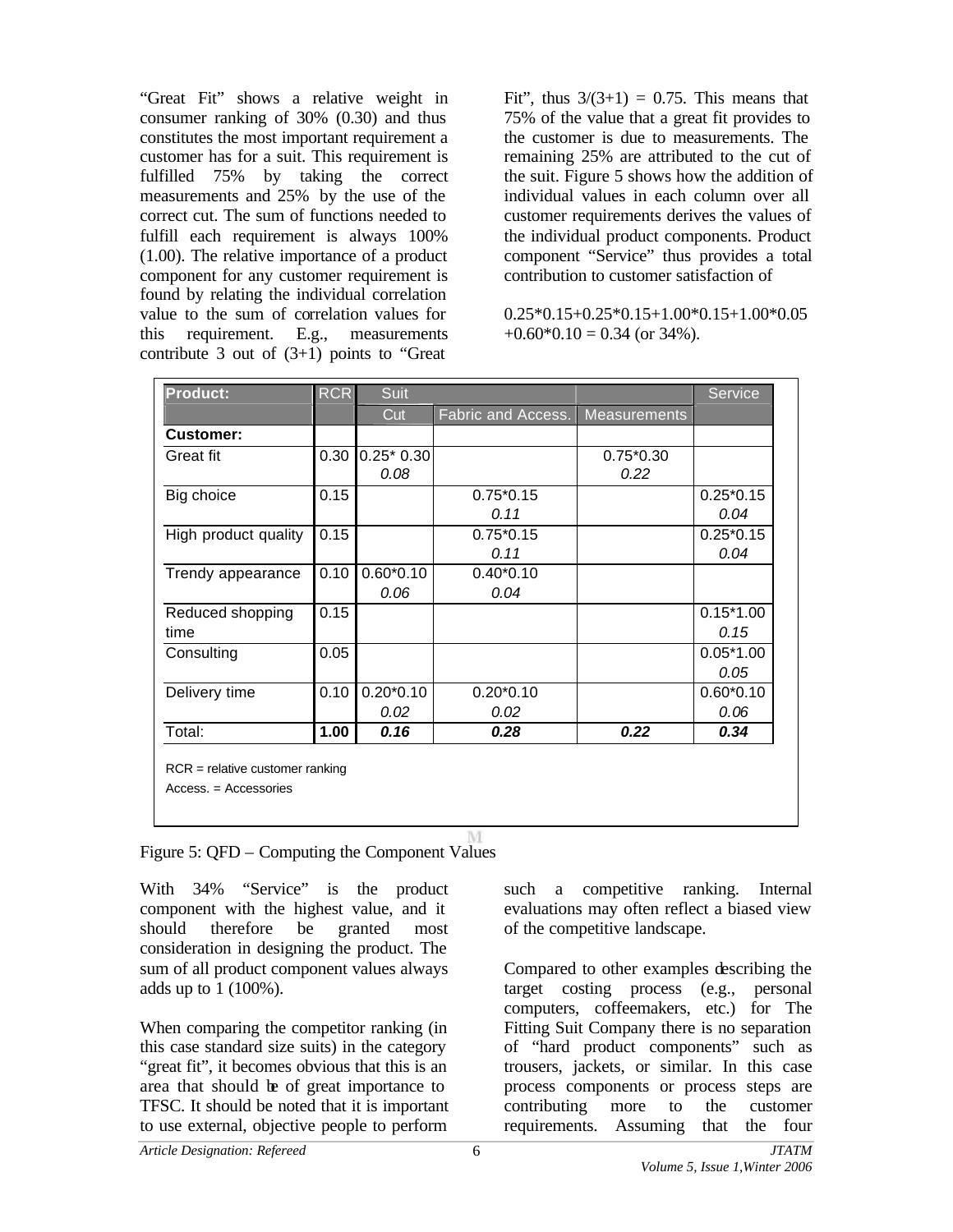product components represent 100% of the cost of the product, Figure 6 shows the resulting target costs portions (allowable costs) for these four components.

| <b>Product Components:</b> | Value: | Allowable Costs per item: |
|----------------------------|--------|---------------------------|
| Cut                        | 0.16   | $0.16 * $324 =$           |
|                            |        | \$51.24                   |
| Fabric and accessories     | 0.28   | $0.28 * $324 =$           |
|                            |        | \$90.27                   |
| Measurement                | 0.22   | $0.22 * $324 =$           |
|                            |        | \$71.28                   |
| Service                    | 0.34   | $0.34 * $324 =$           |
|                            |        | \$110.16                  |
| Total:                     | 1.00   | \$324                     |

Figure 6: Allowable Cost for Product Components

This means for TFSC that the consumer is ready to spend \$110.16 (plus profit) for all service-related activities. For the company, however, it is important to know the allowable cost for individual processes

necessary to provide this product. This requires a second QFD table linking the processes needed for providing the product with the product components (see Figure 7).

| <b>Process:</b> | <b>RPR</b> | Design | Purchasing | <b>Sales</b>   | Measuring | Production                  | Logistic                    | Administration |
|-----------------|------------|--------|------------|----------------|-----------|-----------------------------|-----------------------------|----------------|
|                 |            |        |            |                |           |                             |                             |                |
| Component:      |            |        |            |                |           |                             |                             |                |
| Cut             | 0.16       | 3      |            |                |           |                             |                             |                |
|                 |            | 0.12   |            |                |           | 0.04                        |                             |                |
| Fabric and      | 0.28       |        | 3          |                |           | $\mathcal{D}_{\mathcal{A}}$ |                             |                |
| Accessories     |            | 0.05   | 0.14       |                |           | 0.09                        |                             |                |
| Measure-        | 0.22       |        |            |                | 3         | $\mathcal{D}_{\mathcal{L}}$ |                             |                |
| ments           |            |        |            |                | 0.11      | 0.07                        |                             | 0.04           |
| Service         | 0.34       |        |            | $\mathfrak{D}$ |           |                             | $\mathcal{D}_{\mathcal{L}}$ | $\mathcal{R}$  |
|                 |            |        |            | 0.1            |           |                             | 0.1                         | 0.14           |
| Total:          | 1.00       | 0.17   | 0.14       | 0.10           | 0.11      | 0.20                        | 0.10                        | 0.18           |
|                 |            |        |            |                |           |                             |                             |                |

Figure 7: QFD-Matrix Product Components and Processes

RPR = relative product ranking

Access. = Accessories

 $3 =$  strong correlation,  $2 =$  moderate correlation,  $1 =$  weak correlation

Using the results from Figure 7 in determining the cost targets for individual processes, the allowable costs are shown in Figure 8.

M

|  | Figure 8: Allowable Cost for Processes at TFSC |  |  |  |
|--|------------------------------------------------|--|--|--|
|--|------------------------------------------------|--|--|--|

| $\mathbb{R}^m$ . The wave control Hoccesses at HDC |        |                           |  |  |  |
|----------------------------------------------------|--------|---------------------------|--|--|--|
| <b>Process:</b>                                    | Value: | Allowable Costs per Item: |  |  |  |
| Design                                             | 0.17   | $0.17 * $324 = $55.08$    |  |  |  |
| Purchasing                                         | 0.14   | $0.14 * $324 = $45.36$    |  |  |  |
| <b>Sales</b>                                       | 0.10   | $0.10 * $324 = $32.40$    |  |  |  |
| Measuring                                          | 0.11   | $0.11 * $324 = $35.64$    |  |  |  |
| Production                                         | 0.20   | $0.20 * $324 = $64.80$    |  |  |  |
| Logistic                                           | 0.10   | $0.10 * $324 = $32.40$    |  |  |  |
| Administration                                     | 0.18   | $0.18 * $324 = $58.32$    |  |  |  |
| total:                                             | 1.00   | \$324                     |  |  |  |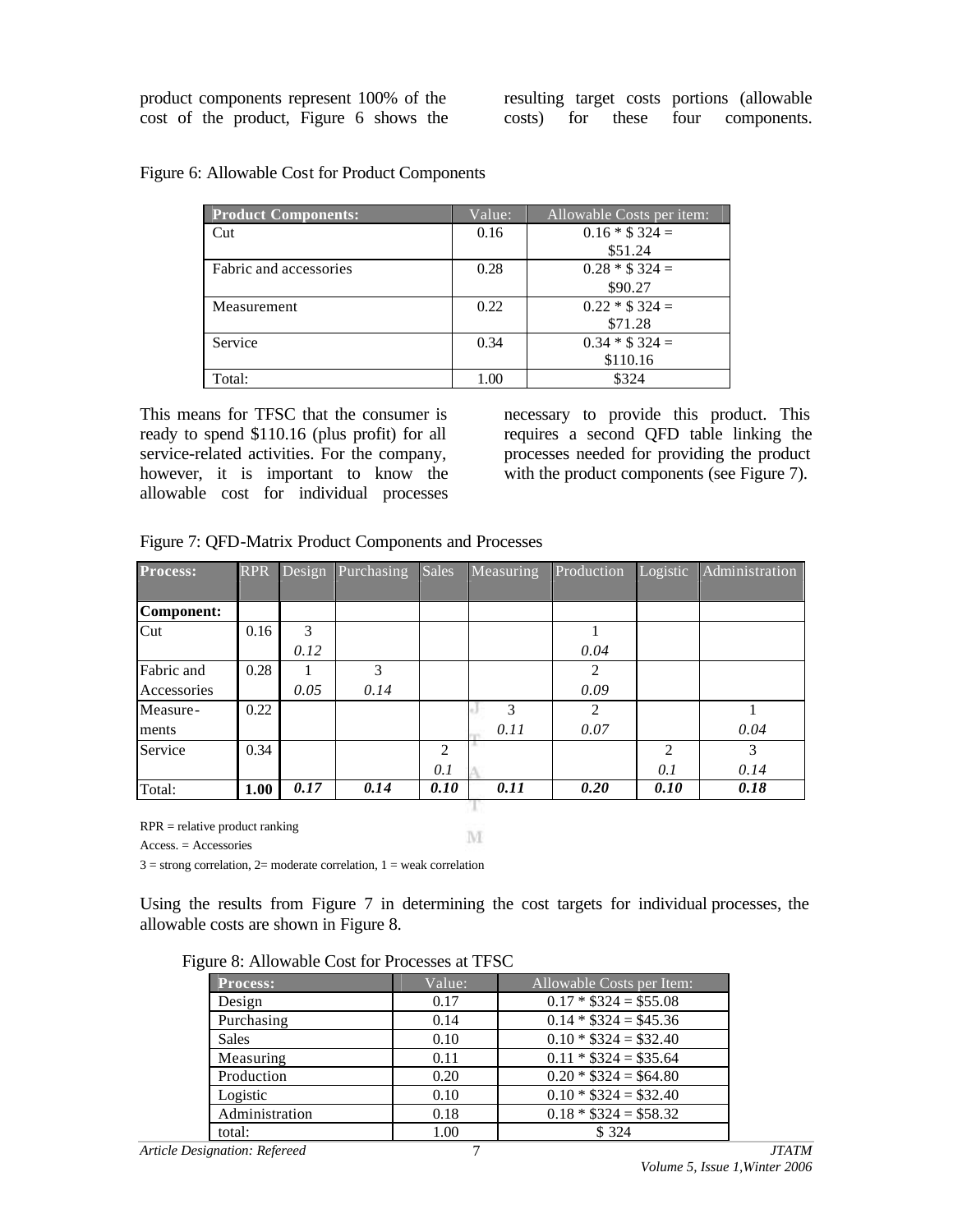The table in Figure 8 provides exact values for each of the processes that are needed to make and provide a mass customized suit. These costs include not only manufacturing costs, but also service and logistics costs. Focusing on the measuring process, it provides a specific cost that now allows deciding on investing, e.g., into a body scanner, depending on the potential sales volume. Of course additional factors like capacity, expected economic life of the scanner, interest rates, etc., have to remain part of the investment decision. However, using target cost analysis with two correlation steps provides much needed information for the investment decisions as well as further cost planning.

Once the production process at TFSC has been completely planned following the guidelines of target costs for each process, actual costs can be tracked during actual production. The target costs then become targets for cost control exercises by determining a target cost control index as follows:

Actual Cost / Target Cost = Target Cost Control Index

If the index is  $> 1$  it means that allowable cost has been exceeded and that a cost reduction is necessary. An index of < 1 indicates that the component or process may not have received sufficient attention and should be enhanced.

### **Conclusions**

It is important to consider Target Costing not as a onetime tool for investment and cost planning. Rather it is a process that is performed on a regular basis, and long-term a company profits greatly from realizing learning effects, e.g., because of continuous adaptation of QFD tables. The basis of target costing analysis and the target costing process is that the market price and market requirements determine the cost structure of a company.

It should be pointed out that applying target costing can be considerably more difficult than shown in the simplified example of TFSC. Product components and processes may have to be much more detailed to serve as a basis for investment decisions. Transforming customer requirements to product components assumes no interdependence among the product components or among the processes. Thus it is assumed that cost reduction measures in one process have no influence on another process, what in reality is rarely the case. It is also to be expected that customer replies in the initial investigation do not consider relevant and important aspects of cost. When including these factors in performing target costing, the process becomes considerably more involved, but also much more realistic.

Furthermore, certain sine qua non conditions (e.g., if the suit does not fit, there is no sale) and minimum conditions (e.g., if the fabric quality is reduced below a below a minimum standard, independent of the other conditions, the customer will not buy) are not considered in the QFD tables. They will have to be considered in a separate analysis. It is also to be expected that TFSC does not simply offer at a unit price to the consumer but rather provides certain modules with prices that allow for price ranges. Data for the price elasticity of different modules can be found in the results of the conjoint measurement analysis.

Even though target costing may appear as a very involved process, it is extremely useful for companies in the apparel industry. Especially under considerations of mass customization, where companies do not orient themselves by a market segment but by individual customers, target costing is the appropriate tool to ensure that consumers receive the exact product with preferred characteristics at a price they are willing to pay. If this can be done in on a large scale, it follows the exact definition of mass customization.

 $\cdot$ T

T A.

T.

M